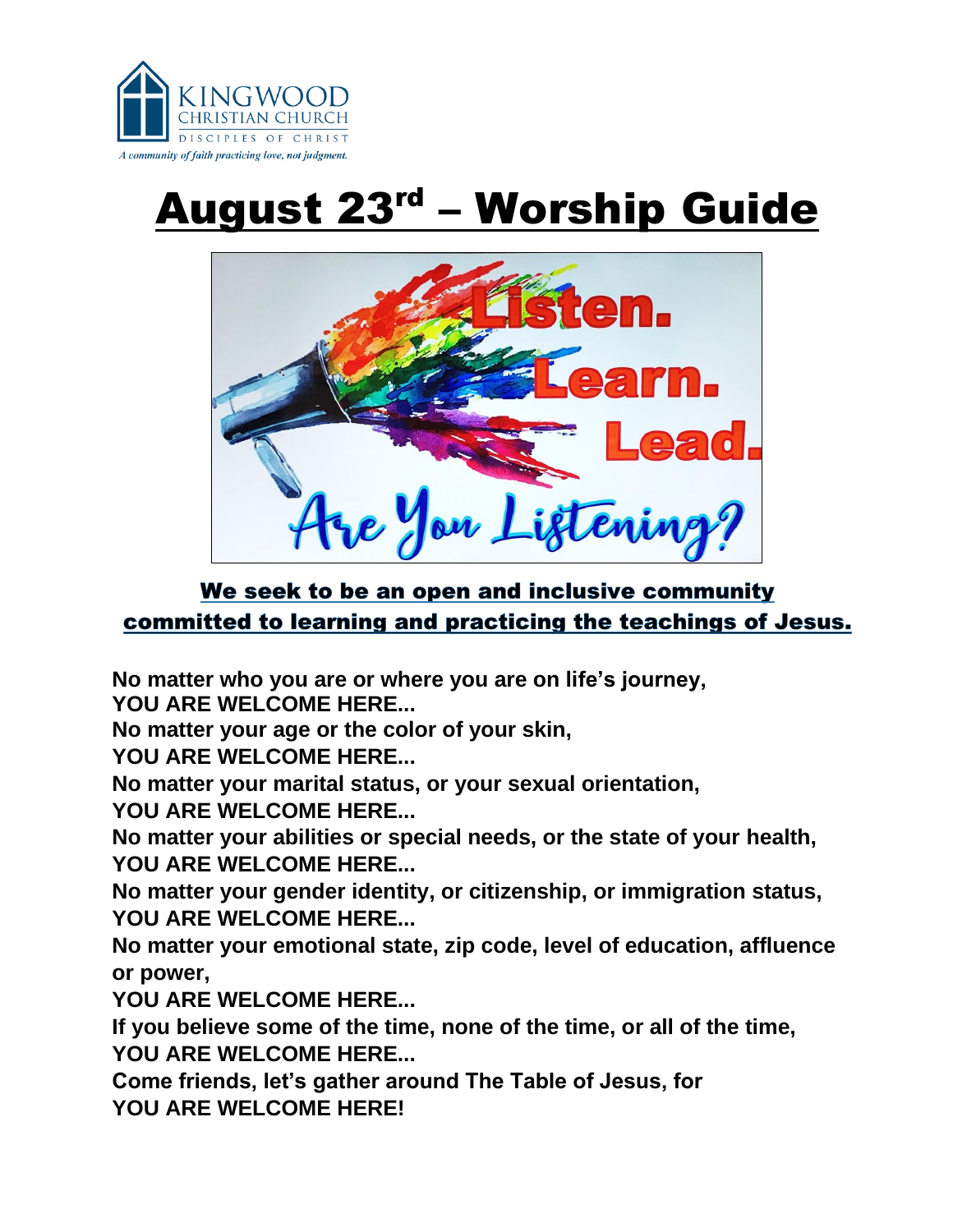

Good morning everyone. We are so glad you have chosen to join us today.

# **Pre-Prelude - Combined Worship Band**

## Welcome - Rev. Dr. Chad Mattingly

# Music- "Fear Not" (I am with you)

Fear not, For I am with you. Fear not, For I am with you. Fear not, For I am with you Says the Lord.

(Repeat)

I have redeemed you I have called you by name Child you are mine. When you walk through the waters I'll will be there And through the flames

You'll not be drowned You'll not by burned

For I am with you.

Fear not, For I am with you. Fear not, For I am with you. Fear not, For I am with you Says the Lord.

(Repeat)

I have redeemed you I have called you by name Child you are mine. When you walk through the waters I'll will be there And through the flames

You'll not be drowned You'll not by burned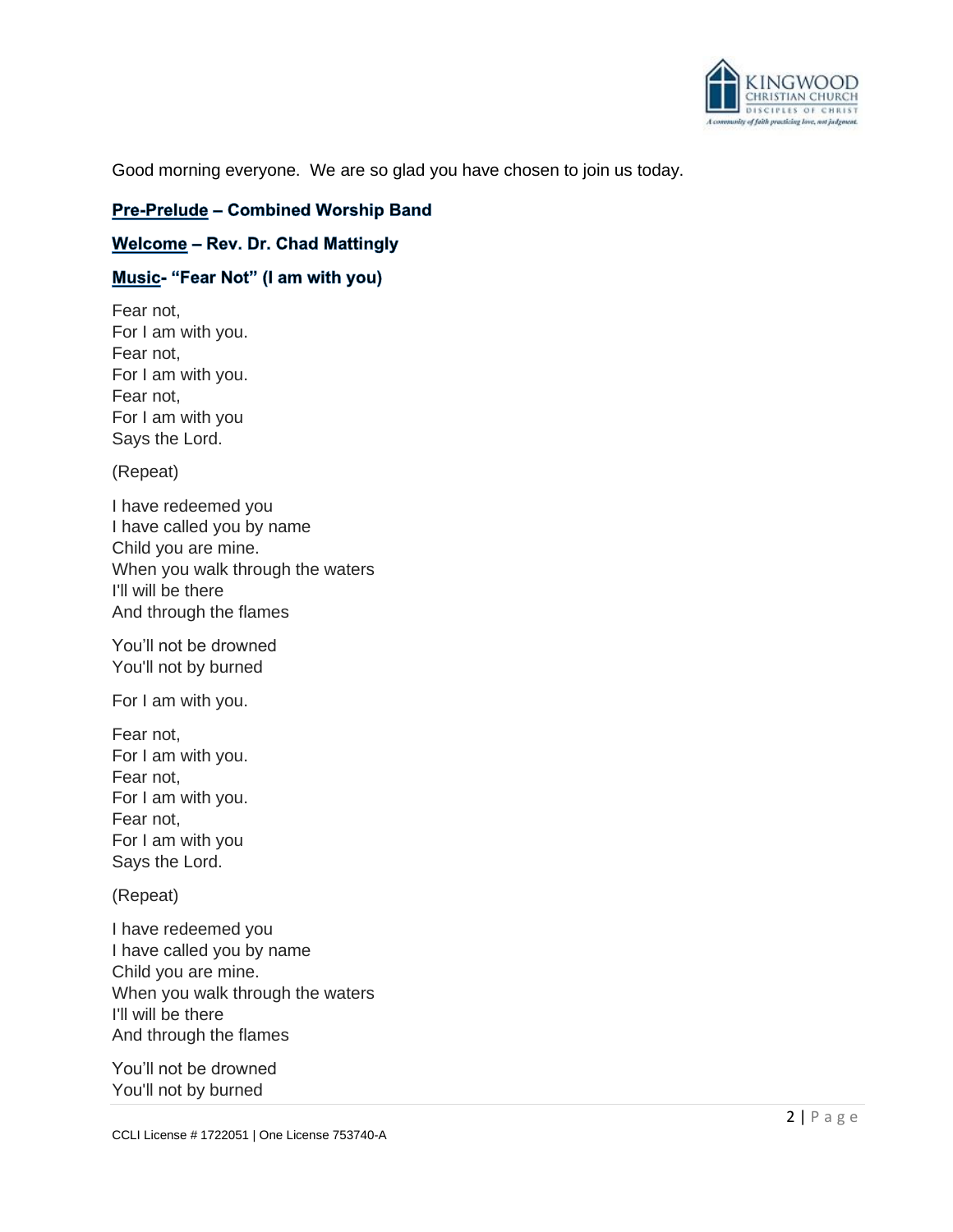

For I am with you.

Fear not, For I am with you. Fear not, For I am with you. Fear not, For I am with you Says the Lord.

(Repeat)

#### "Shout to the Lord" by Combined Worship Band

My Jesus, my Saviour Lord there is none like You All of my days I want to praise The wonders of Your mighty love

My comfort, my shelter Tower of refuge and strength Let every breath, all that I am Never cease to worship You

Shout to the Lord all the Earth, let us sing Power and majesty, praise to the King Mountains bow down and the seas will roar At the sound of Your name

I sing for joy at the work of Your hands Forever I'll love You, forever I'll stan d Nothing compares to the promise I have In You

My Jesus, my Saviour Lord there is none like You All of my days I want to praise The wonders of Your mighty love

My comfort My shelter Tower of refuge and strength Let every breath, all that I am Never cease to worship You

Shout to the Lord all the Earth, let us sing Power and majesty, praise to the King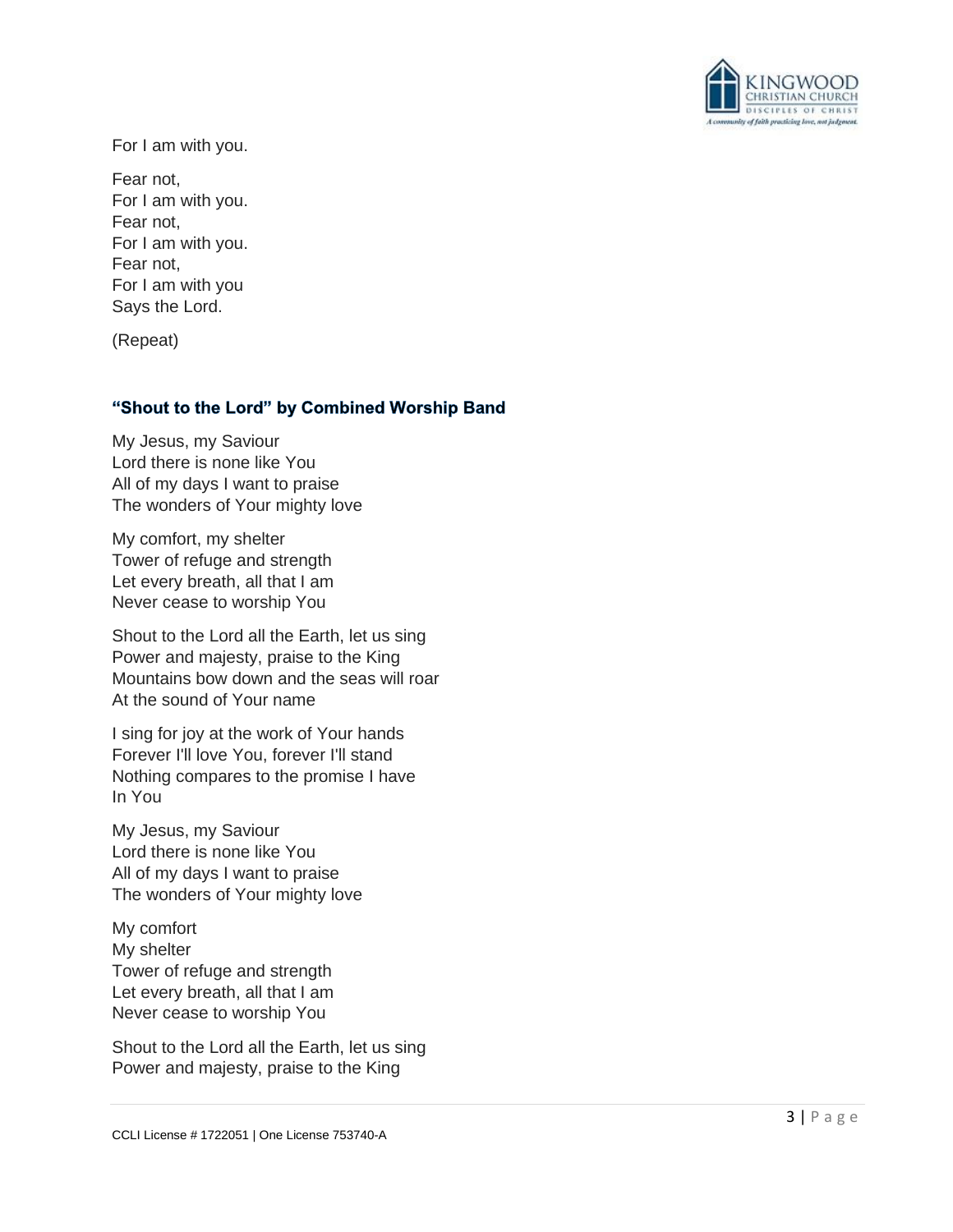

Mountains bow down and the seas will roar At the sound of Your name

I sing for joy at the work of Your hands Forever I'll love You, forever I'll stand

Nothing compares to the promise I have In You

(repeat 3X)

# **Prayer - Rev. Dr. Chad Mattingly**

**Children's Moment - Anne Amis** 

Sermon - Rev. Margaret Maat

#### **Psalm 23**

**1** The LORD is my shepherd, I shall not want. **2** He makes me lie down in green pastures; he leads me beside still waters; **3** he restores my soul. He leads me in right paths for his name's sake. **4** Even though I walk through the darkest valley,

 I fear no evil; for you are with me;

 your rod and your staff they comfort me.

**5** You prepare a table before me in the presence of my enemies; you anoint my head with oil;

my cup overflows.

**6** Surely goodness and mercy shall follow me all the days of my life, and I shall dwell in the house of the LORD my whole life long.



#### Confession of Faith - Rev. Dr. Chad Mattingly

**We confess that Jesus is the Christ, the Son of the Living God, and proclaim Him Lord and Savior of the world.**

#### **Communion - Rev. Dr. Chad Mattingly**

Engage - Rev. Dr. Chad Mattingly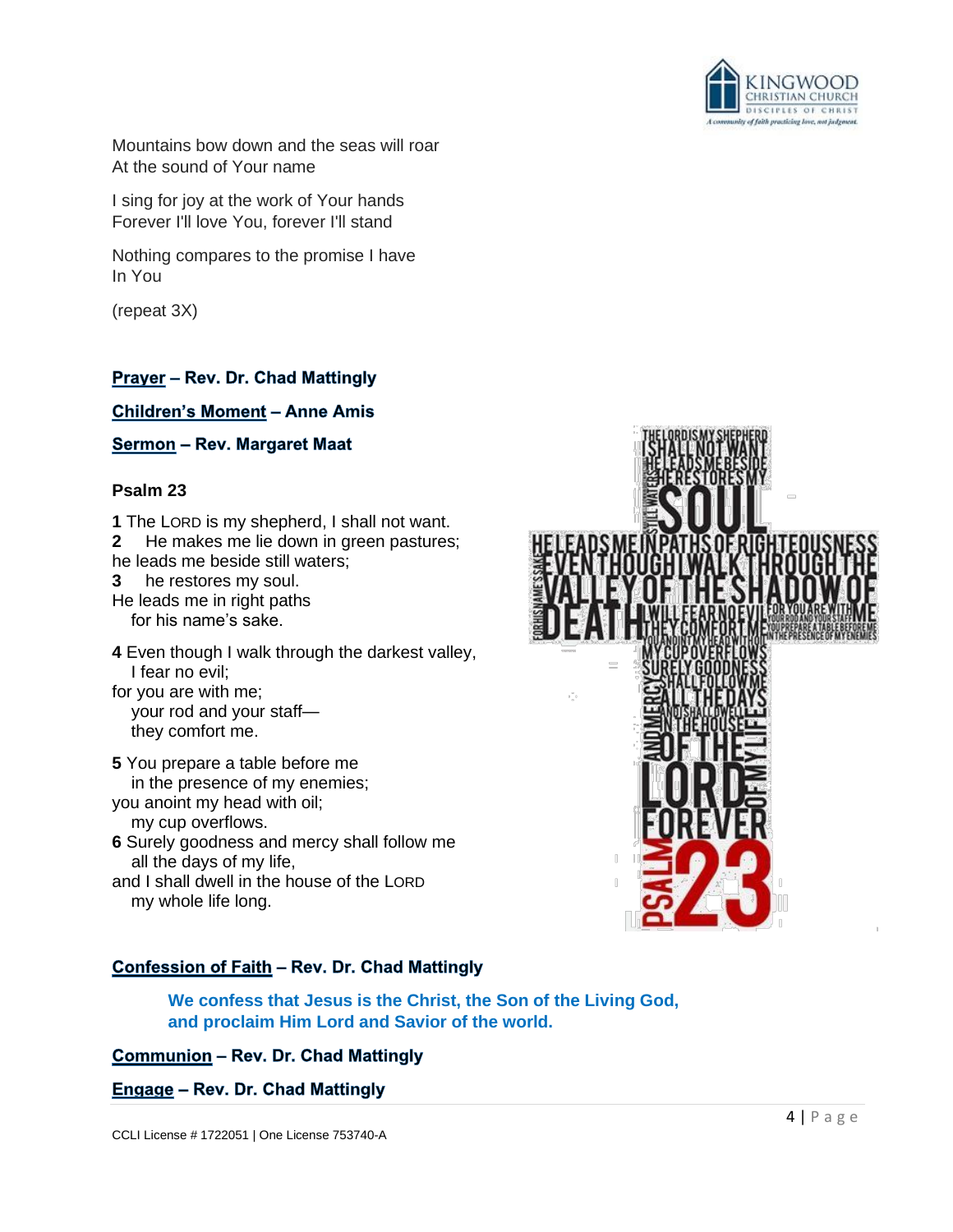

Special Music - "Fear is a Liar" by Chad and Taylor Mattingly

**Offertory - Craig Parker** 

#### **June 2020 YTD**

Giving \$235,608. Expenses \$227,464.

Give easily and securely: Online: www.kwcc.org/givesecure Text: KWCC to 73256

## **Announcements - Josh Taylor**

- 1) We started a new bible study this past Thursday on the book "White Fragility". Contact the church office for the zoom link if you'd like to join in next week.
- 2) Feed My Lambs meets September  $1^{st}$  @ 10:30 at the KWCC FH. Face Mask is required.
- 3) First Fruits August 31 September 4 (donated 79 lbs. of food last month)
- 4) Family Promise Volunteers needed September 13<sup>th</sup>-19<sup>th</sup>. Contact Greg Inman for more information.

#### Song - "You Never Let Go" by Combined Worship Band

Even though I walk through the valley of the shadow of death Your perfect love is casting out fear And even when I'm caught in the middle of the storms of this life I won't turn back I know you are near

And I will fear no evil For my God is with me And if my God is with me Whom then shall I fear? Whom then shall I fear?

Oh no, You never let go Through the calm and through the storm Oh no, You never let go In every high and every low Oh no, You never let go Lord, You never let go of me

And I can see a light that is coming for the heart that holds on A glorious light beyond all compare And there will be an end to these troubles But until that day comes We'll live to know You here on the earth